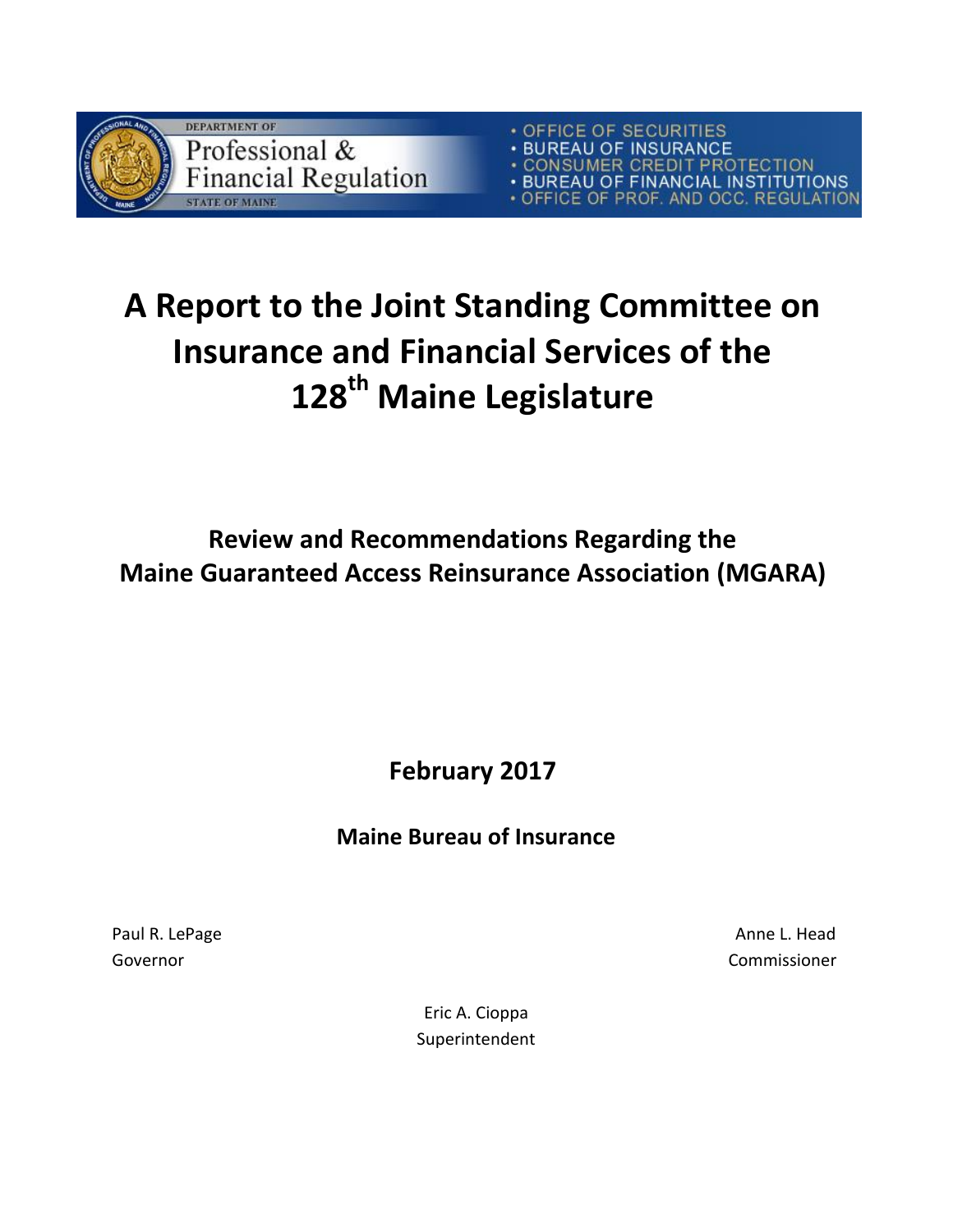### **Introduction**

<span id="page-1-0"></span>This Bureau of Insurance report is in response to 2016 PL Chapter 404, An Act to Amend the Maine Guaranteed Access Reinsurance Act. Chapter 404, §5 requires the Superintendent of Insurance to:

- Review and report on differences between the Maine Guaranteed Access Reinsurance Association (MGARA) and the federal transitional reinsurance program, established and operated pursuant to the Patient Protection and Affordable Care Act, which was operating in Maine between January 1, 2014 and December 31, 2016;
- To make a recommendation to the Joint Standing Committee on Insurance and Financial Services as to whether MGARA should resume operations or be dissolved; and
- To make a recommendation as to whether any changes should be made to the statute with respect to MGARA's continued operation or dissolution.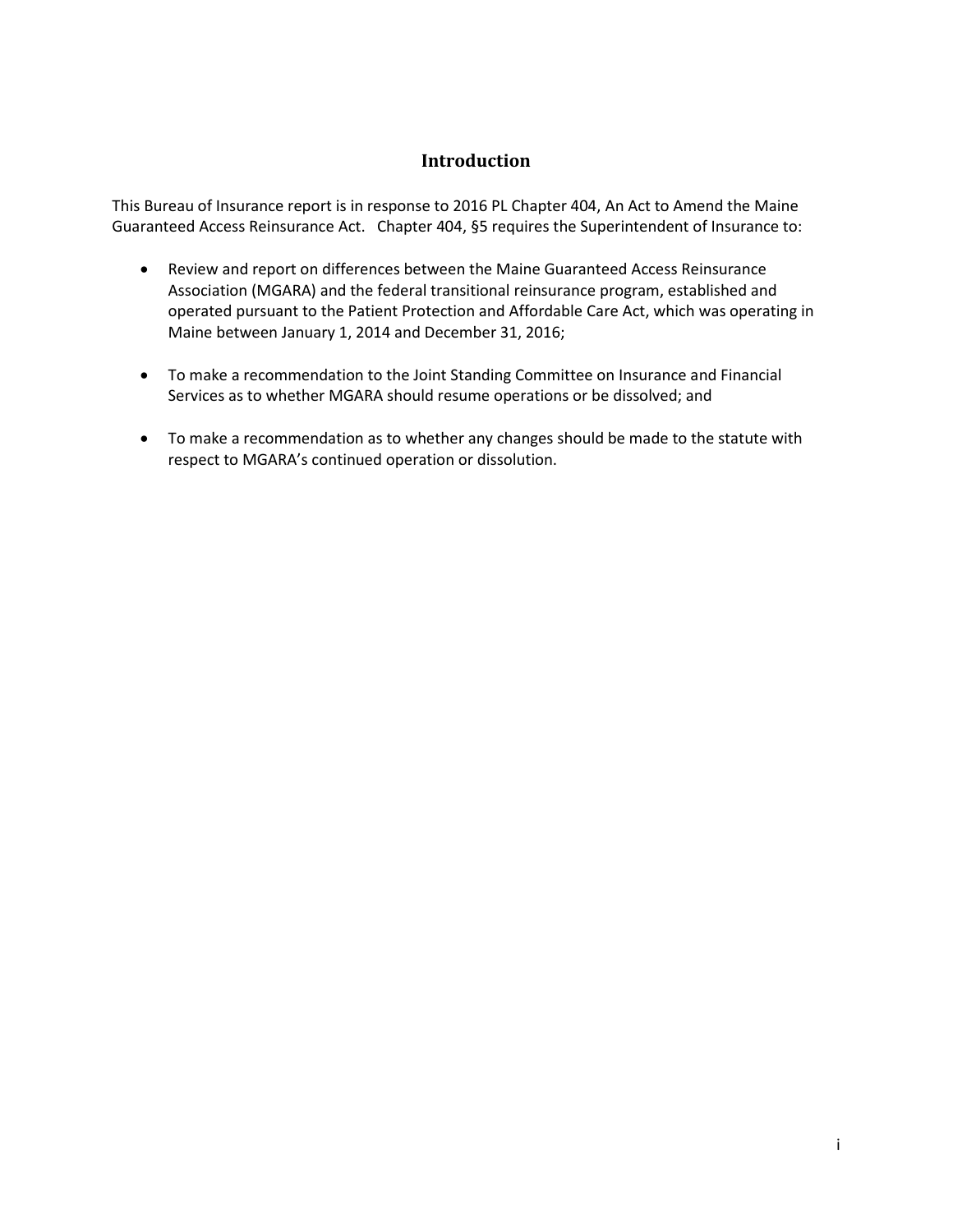# **Table of Contents**

| $\label{lem:1} \mbox{Introduction} \,\, \ldots \,\, \ldots \,\, \ldots \,\, \ldots \,\, \ldots \,\, \ldots \,\, \ldots \,\, \ldots \,\, \ldots \,\, \ldots \,\, \ldots \,\, \ldots \,\, \ldots \,\, \ldots \,\, \ldots \,\, \ldots \,\, \ldots \,\, \ldots \,\, \ldots \,\, \ldots \,\, \ldots \,\, \ldots \,\, \ldots \,\, \ldots \,\, \ldots \,\, \ldots \,\, \ldots \,\, \ldots \,\, \ldots \,\, \ldots \,\, \ldots \,\, \ldots \,\, \ldots \,\, \ldots \,\,$ |
|------------------------------------------------------------------------------------------------------------------------------------------------------------------------------------------------------------------------------------------------------------------------------------------------------------------------------------------------------------------------------------------------------------------------------------------------------------------|
|                                                                                                                                                                                                                                                                                                                                                                                                                                                                  |
|                                                                                                                                                                                                                                                                                                                                                                                                                                                                  |
|                                                                                                                                                                                                                                                                                                                                                                                                                                                                  |
|                                                                                                                                                                                                                                                                                                                                                                                                                                                                  |
|                                                                                                                                                                                                                                                                                                                                                                                                                                                                  |
|                                                                                                                                                                                                                                                                                                                                                                                                                                                                  |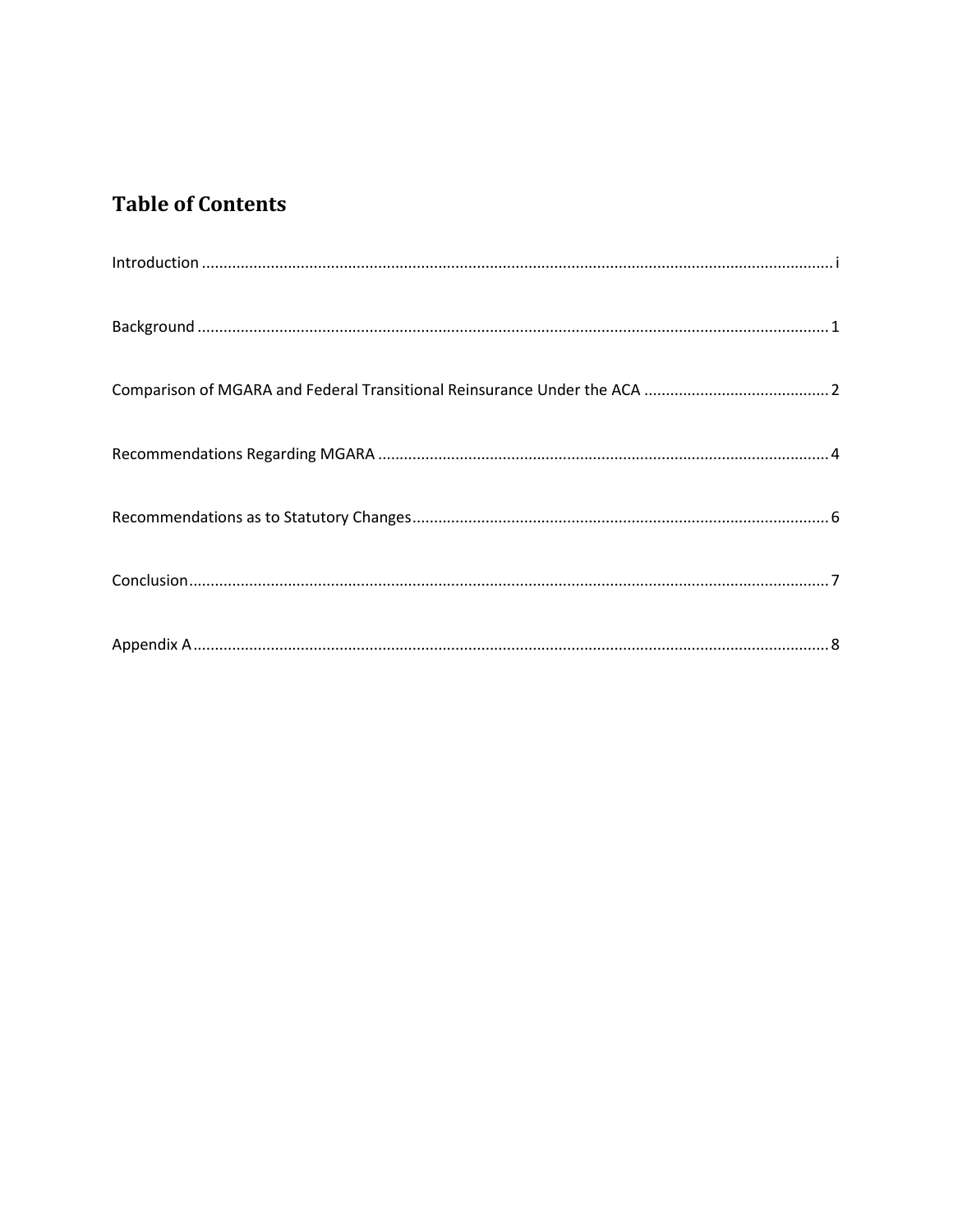# **Background**

<span id="page-3-0"></span>Title 24-A M.R.S. Chapter 54-A, the Maine Guaranteed Access Reinsurance Association (MGARA) Act, was enacted by Part B of 2011 PL c. 90 (LD 1333), *An Act to Modify Rating Practices for Individual and Small Group Health Plans and to Encourage Value-based Purchasing of Health Care Services*.

Pursuant to that law, MGARA was established as a private, nonprofit association. MGARA's goal was to improve the affordability of coverage in Maine's individual health insurance market through the provision of reinsurance with respect to coverage on high-risk exposures in that market.

MGARA was funded by a combination of reinsurance premiums paid by health insurers ceding coverage to MGARA and an assessment of \$4 per covered person per month (\$48 per year) levied against coverage provided in the individual, small group and large group markets, as well as against third party administrators of self-funded health plans. MGARA began active operations on July 1, 2012 and continued to provide reinsurance through December 31, 2013.

The Affordable Care Act (ACA), which became federal law on March 23, 2010, directed each state to establish a three-year transitional reinsurance program to be effective for calendar years 2014 through 2016. This program was intended to alleviate stress on individual health insurance markets brought about by the significant changes of the ACA. The federal Centers for Medicare and Medicaid Services (CMS), however, adopted rules creating a single national reinsurance pool rather than self-sustaining programs in each state. This federal reinsurance pool was funded by assessments on all insured health markets and many self-funded plans.

Although there were significant operational differences between MGARA and the federal transitional reinsurance program as implemented by CMS, the basic purpose and funding of the two programs was similar. On January 28, 2013 the Superintendent of Insurance requested that CMS authorize MGARA to serve as Maine's transitional reinsurance program and grant Maine an exemption from any conflicting provisions of the federal regulation. On February 7, 2013 that request was denied.

Given the similar functions and sources of funding, it was clear that two simultaneously operating reinsurance programs were inappropriate. In light of these developments, the 126<sup>th</sup> Maine Legislature enacted 2013 PL Chapter 273, *An Act Regarding the Maine Guaranteed Access Reinsurance Association*, which suspended active reinsurance operations of MGARA for the three year period from 2014 to 2016, but kept MGARA in existence in order to allow future legislative sessions to reactivate it, based on future need. Chapter 273 provided that, absent further legislative guidance, MGARA would recommence active operations with respect to coverage effective on or after January 1, 2017. The Second Regular Session of the 127<sup>th</sup> Maine Legislature gave further consideration to MGARA. 2016 PL Chapter 404 continued the suspension of MGARA's reinsurance operations through December 31, 2017 and requested this Report.<sup>1</sup> Absent further legislative action during 2017, the "default option" is that MGARA's reinsurance operations will be reactivated as of January 1, 2018.

 $\overline{\phantom{a}}$ 

 $^{\text{1}}$  One reason for the extension of MGARA's suspension through 2017 despite the absence of federal reinsurance was the realization that the ACA's premium tax credits for low income individuals were structured in a way that provides a disincentive for Maine to reactivate MGARA. To the extent that MGARA was successful in reducing premiums for individual policyholders receiving premium tax credits, the lower premiums would reduce the premium tax credits. Those savings, funded by assessments across Maine's health insurance marketplace, would go to the U.S. Treasury.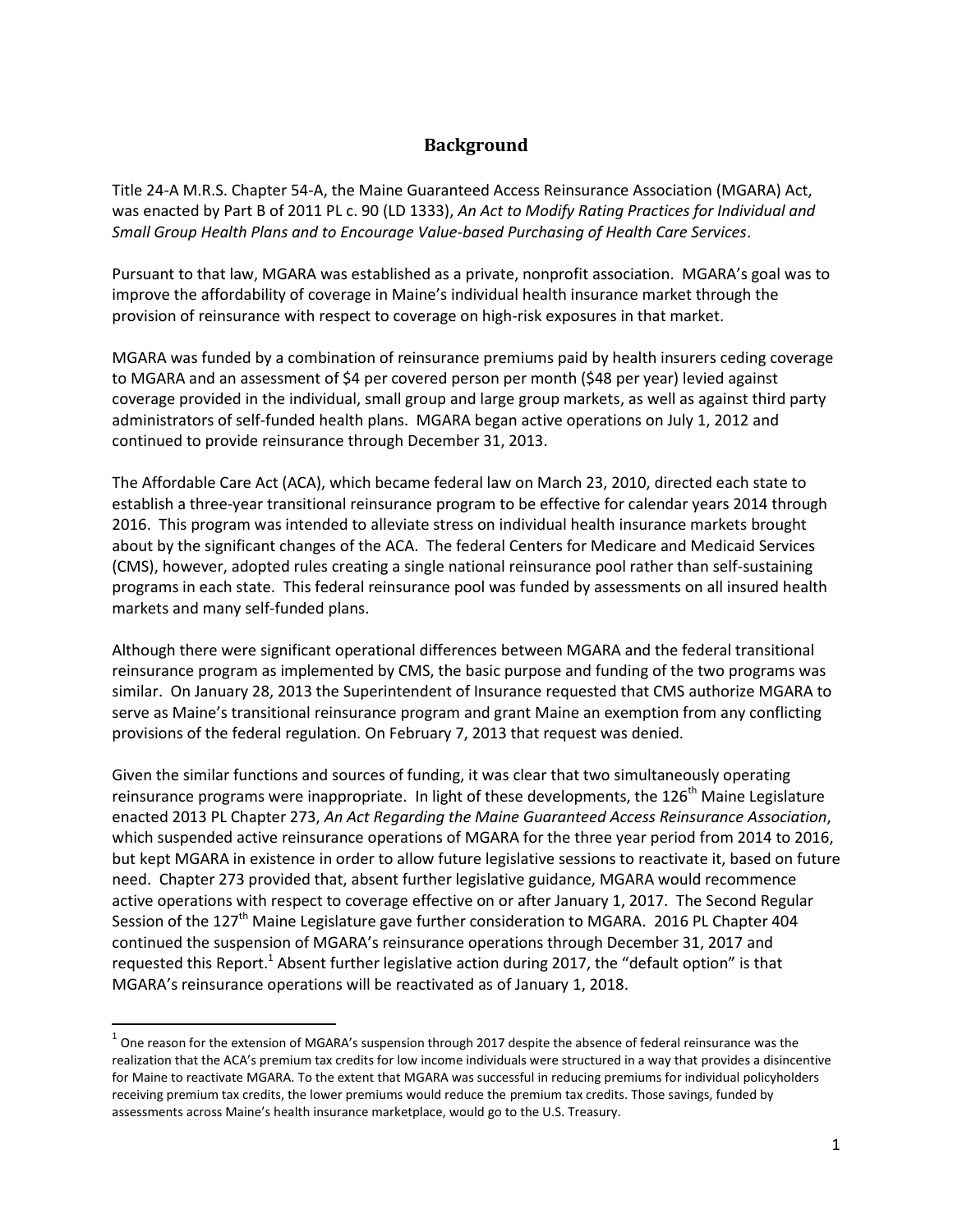# <span id="page-4-0"></span>**Comparison of MGARA and Federal Transitional Reinsurance Under the ACA**

MGARA and the federal transitional reinsurance program operated under the Affordable Care Act shared the common goal of providing premium relief to the individual health insurance market. However, there are many program differences. Key differences include the following:

- *State-based versus national reinsurance pool.* Under MGARA, assessments collected from Maine individual policyholders, Maine group policyholders and third party administrators of selffunded employee benefit plans in Maine were used to benefit the Maine individual health insurance market. In contrast, the federal transitional reinsurance program utilized a national reinsurance pool. Assessments collected from Mainers were pooled with those collected in other states for the payment of claims.
- *Prospective versus retrospective reinsurance pool.* MGARA operated as a prospective reinsurance pool. Specific individuals with a high risk of incurring large health claims were identified by the health carriers, some by standards developed by MGARA's Board of Directors and others by carrier discretion. MGARA reinsured their coverage on a calendar-year basis, and reinsurance was effective only if the carrier paid the applicable reinsurance premium when due and designated the individual for reinsurance in advance of the coverage year (except for new enrollees, who could be designated up to 60 days after their insurance policies took effect). If those specific individuals then incurred claims in excess of the attachment point<sup>2</sup> of the reinsurance coverage, the carrier would be eligible for reimbursement from MGARA. Federal transitional reinsurance, by contrast, automatically provided relief to carriers with respect to any individuals covered in the individual market whose claims exceeded the federal attachment points.
- *Covered Services.* The federal program provided reinsurance benefits only with respect to "essential health benefits," as determined under the ACA, whereas MGARA did not restrict the types of claims that were eligible.
- *Assessment amounts.* MGARA's annual assessments were \$4 per covered person per month (\$48 per year). The federal transitional reinsurance assessment was \$63 per covered person per year in 2014, \$44 per covered person per year in 2015, and \$27 per covered person per year in 2016.
- *Assessment base.* While both MGARA and the federal transitional reinsurance program levied assessments on the individual, small group and large group health insurance markets, as well as on third-party administrators of self-funded plans, the federal program also levied assessments on self-administered, self-funded employee benefit plans. Maine's ability to include selfadministered, self-funded plans in the MGARA assessment base was and is preempted by federal law. $3$

 $\overline{\phantom{a}}$ 

 $2$  A reinsurance "attachment point" is the dollar amount above which the reinsurance is applicable. Claims below the attachment point remain funded solely by the health carrier issuing the coverage.

 $3$  29 U.S. Code § 1144(a)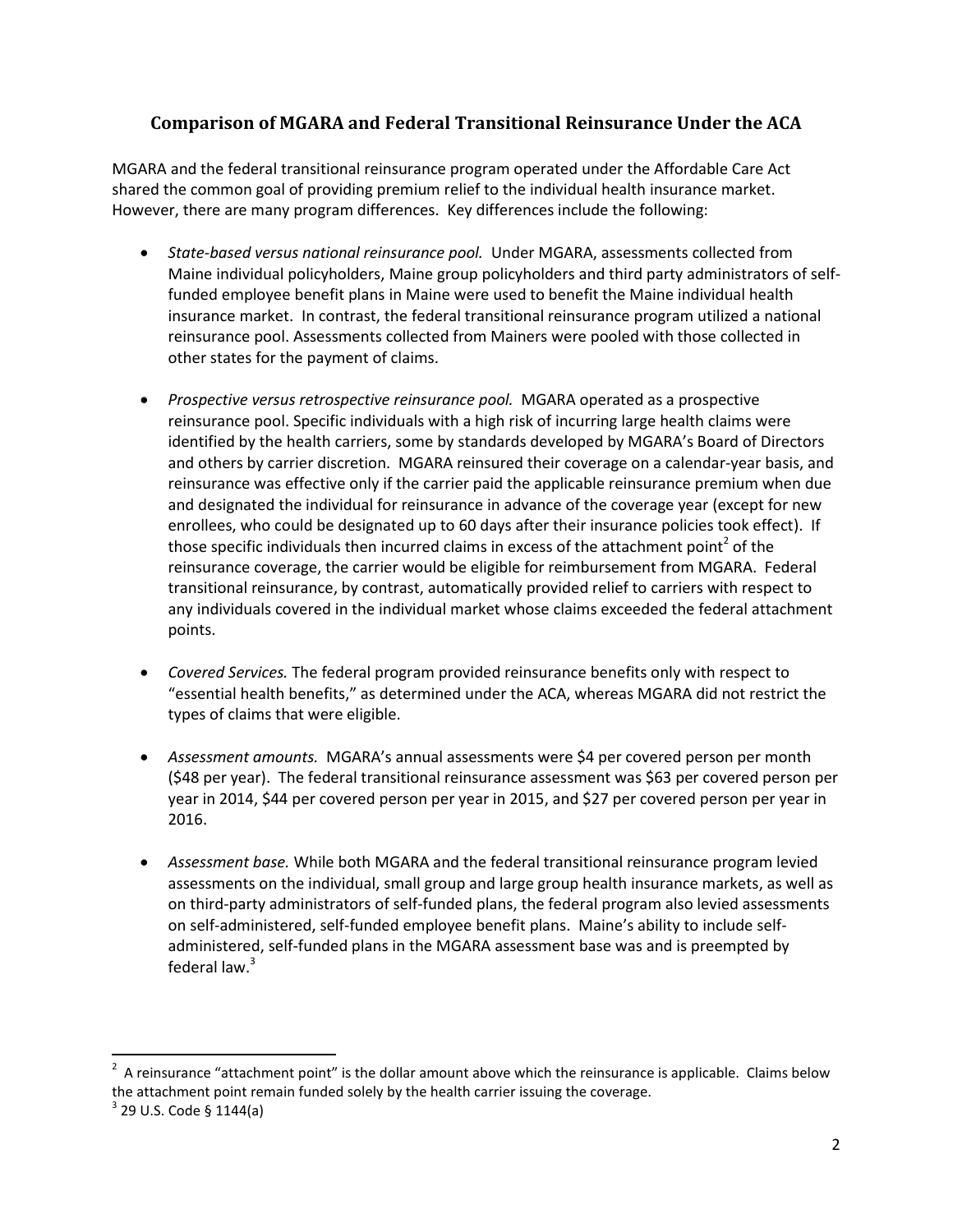- *Use of assessments*. While all of MGARA's assessments were utilized for MGARA operations, the ACA required portions of the federally-collected assessments to be paid by CMS to the U.S. Treasury. These amounts were \$2 billion in 2014, \$2 billion in 2015 and \$1 billion in 2016.  $4$
- *Reinsurance benefit structure.* MGARA provided for payment of 90% of claims between \$7,500 and \$32,500 and 100% of claims over \$32,500 for an eligible individual in a given year. Benefits under the federal transitional reinsurance program varied by year. They were as follows:
	- o 2014: 80% of claims between \$60,000 and \$250,000. (The \$60,000 attachment point was subsequently lowered to \$45,000 and the percentage paid by the program raised to 100%, thereby resulting in additional payments to carriers.)
	- $\circ$  2015: 50% of claims between \$45,000 and \$250,000 (that percentage was later raised to 55.1%)
	- o 2016: 50% of claims between \$90,000 and \$250,000
- *Results.*

- $\circ$  MGARA collected approximately \$26.3 million in premium from health carriers in the individual market during its 18 months of active operations in 2012 and 2013. Total assessments, including a special organizational assessment, were approximately \$41.2 million. It paid approximately \$66 million in reinsurance claims to individual health insurance market carriers. Based on rate filing information submitted by Anthem in Maine's individual market, the program resulted in about a 20% reduction in requested rates.
- $\circ$  The federal transitional reinsurance program paid approximately \$41.9 million with respect to 2014 Maine claims and \$48.9 with respect to 2015 Maine claims.<sup>5</sup> The Maine Bureau of Insurance does not have the total amount of funds paid by Maine's health insurance market into the federal transitional reinsurance program's national pool. The Bureau estimates payments for the fully insured market to have been approximately \$20.25 million in 2014 and \$18 million in 2015, but has no information regarding payments made with respect to self-funded plans.
- $\circ$  Both MGARA and the federal transitional reinsurance program have helped stabilize Maine's individual health insurance market. Prior to MGARA, rates had increased on average from 10.9%-16.7% annually. The effect of the absence of federal transitional reinsurance is well illustrated by 2017 rate filings of health carriers. The premium impact of removing the federal reinsurance program ranged from 4.6% to 6.2% in the filings, depending on the carrier.

 $^4$  It is the Bureau's understanding that \$4 billion of these payments are currently outstanding. Should CMS be required to remit these funds to the Treasury, it is unclear whether reinsurance payments due to be paid to carriers for 2016 would be effected.

 $<sup>5</sup>$  Federal transitional reinsurance claims payments with respect to 2016 are unavailable as of the time of this</sup> report.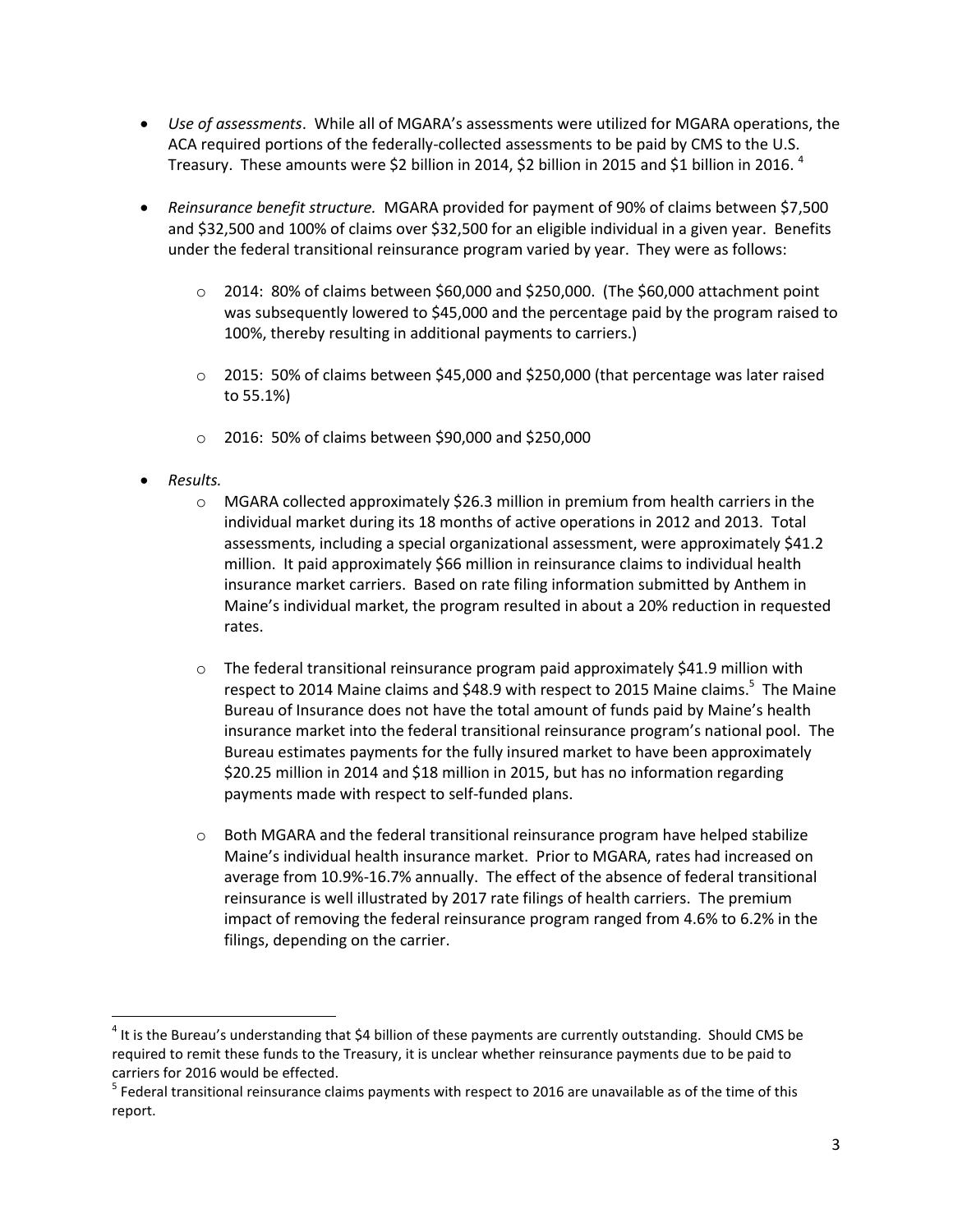## **Recommendations Regarding MGARA**

<span id="page-6-0"></span>Maine's current individual health insurance market is very different than it was in 2011 when the 125<sup>th</sup> Legislature considered LD 1333. At that time, just two health insurers<sup>6</sup> sold individual coverage in Maine. The majority of purchasers could afford only high deductible plans.<sup>7</sup> There were fewer than 35,000 covered lives in the individual market, many of whom were in poor health.

By contrast, in 2017 there are four carriers in this market.<sup>8</sup> There were more than 87,000 insureds in this marketplace after open enrollment in 2016 and maximum annual out of pocket costs for 2017 are \$7,150 per individual and \$14,300 per family. It is likely that many insureds purchased coverage due to the ACA mandate that persons without coverage pay a federal income tax penalty or because their coverage was made affordable by the presence of ACA provisions such as premium tax credits, costsharing subsidies and transitional reinsurance. What changes will be implemented at the federal level now, or how any changes will affect marketplace dynamics is unknown at this time.

Since the enactment of PL c. 404 in March 2016, MGARA's Board of Directors has been considering future options. The result of these deliberations is summarized in a December 1, 2016 letter from Christopher Howard, Esq., Counsel for the Board, to the Superintendent of Insurance.<sup>9</sup> Assuming the continuation of the existing ACA, the Board considered a proposal for the State to seek a waiver pursuant to Section 1332 of the ACA. Section 1332 of the ACA allows states to apply for federal approval to deviate from specific provisions of the ACA, provided that the state can demonstrate that its program will "provide coverage to a comparable number of residents of the state as would be provided coverage absent the waiver, would provide coverage that is at least as comprehensive and affordable as would be provided absent the waiver, and would not increase the Federal deficit."<sup>10</sup> Conceptually, the Board envisioned a waiver whereby the federal government would have returned to the State the aggregate amount of premium tax credit savings, as a result of a revitalized MGARA reinsurance program. The Board considered this plan to hold substantial promise. Details of how this would work are set forth in Mr. Howard's letter. At the present time, however, it is unknown whether either federal premium tax credits or the Section 1332 waiver exemption process will continue to exist prospectively, as both the new administration and Congressional leadership have been advocating that the ACA either be repealed or substantially altered.

Should the ACA be completely repealed without any further federal action, a failure to reactivate MGARA at the state level would return Maine's individual health insurance market to the pre-2012 situation of a non-subsidized, guaranteed issue environment in which there would be no individual mandate to purchase coverage. The Bureau would anticipate that under this scenario the market would likely become unstable. If healthy people, who were no longer required to purchase coverage or pay a federal income tax penalty exited the market, the experience would deteriorate and rates would rise. This could lead to a new death spiral where an increasingly unhealthy and shrinking block of covered persons were priced out of a market with fewer carriers and coverage options.

 $\overline{a}$ 

 $^6$  Anthem Health Plans of Maine and MEGA Life and Health Insurance Company

 $^7$  \$15,000 per year deductible plans were common

<sup>&</sup>lt;sup>8</sup> Anthem Health Plans of Maine, Harvard Pilgrim Health Care, Inc. and Maine Community Health Options both on and off the federally-facilitated marketplace (exchange) and Aetna Health, Inc. off exchange only.

<sup>&</sup>lt;sup>9</sup> Attachment A to this report.

 $10$  31 CFR Part 33, Guidance issued 12/16/2015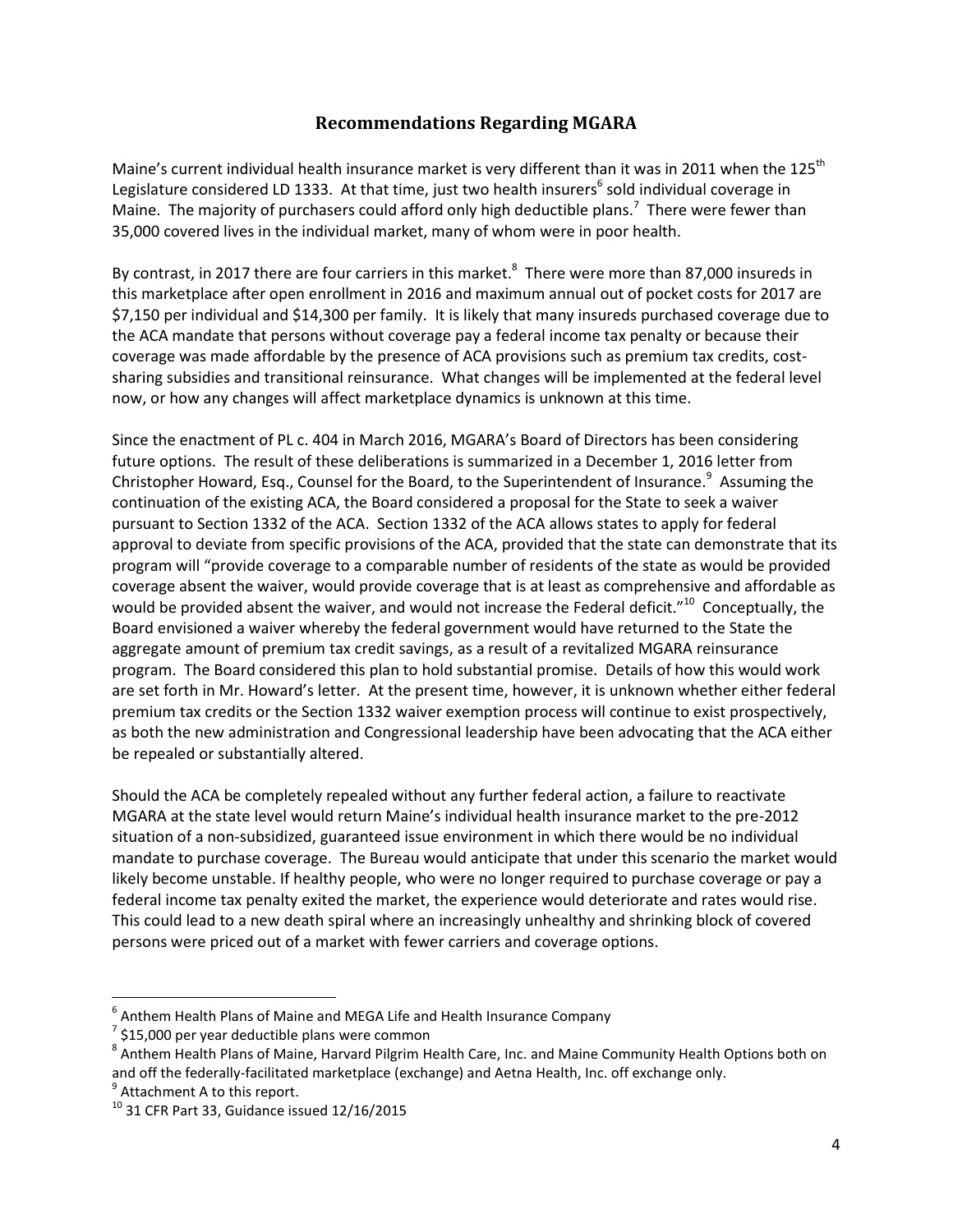The prior success of MGARA and of the federal transitional reinsurance program in stabilizing the market strongly suggests that such a mechanism would benefit the market in the future. Unless any forthcoming federal reforms contemplate either a reinsurance facility or a federal high-risk pool (or some similar program), a reactivation of MGARA would likely be of assistance to the market.

The timing of any reactivation of MGARA is also a consideration. CMS is requiring final 2018 rates be submitted by August 21, 2017.<sup>11</sup> In light of this deadline, rates will need to be filed with the Bureau in early May 2017 in order to allow time for Bureau consideration of the filings and possible rate hearings. Significant lead time is necessary for carriers to consider the anticipated effect of any law changes and to incorporate those expectations in their filings. Additionally, the ACA requires individual health insurance market rates in effect to be guaranteed for a twelve (12) month period (i.e. carriers cannot change their rates). These time frames make it challenging for any legislative action regarding MGARA in 2017 to be reflected in rates before 2019.

Continuing the current suspension of MGARA's active operations while awaiting developments on the federal level is also an option for the Legislature. Should the Legislature decide on this course of action, a further amendment to 24-A M.R.S. § 3953 will be necessary because the default option is that MGARA would be reactivated in 2018.

Another possibility is that the Legislature could decide that the MGARA program should be terminated and the association dissolved. If this were to occur, MGARA would file a Plan of Termination for approval by the Superintendent of Insurance. After satisfaction of debts and liabilities, including contingent liabilities, remaining fund balances would be used and applied for the general purpose for which MGARA was created. It is unclear what specific programs might qualify in this regard. MGARA currently has a fund balance of approximately \$5 million, nearly all of which would be available for this purpose. Given the uncertainty surrounding the health insurance marketplace the Bureau does not recommend dissolution of MGARA.

 $\overline{a}$ 

<sup>&</sup>lt;sup>11</sup> Patient Protection and Affordable Care Act; HHS Notice of Benefit and Payment Parameters for 2018; Amendments to Special Enrollment Periods and the Consumer Operated and Oriented Plan Program Final Rule published in the Federal Register on December 22, 2016 and the December 16, 2016 CMS 2018 Annual Letter to Issuers.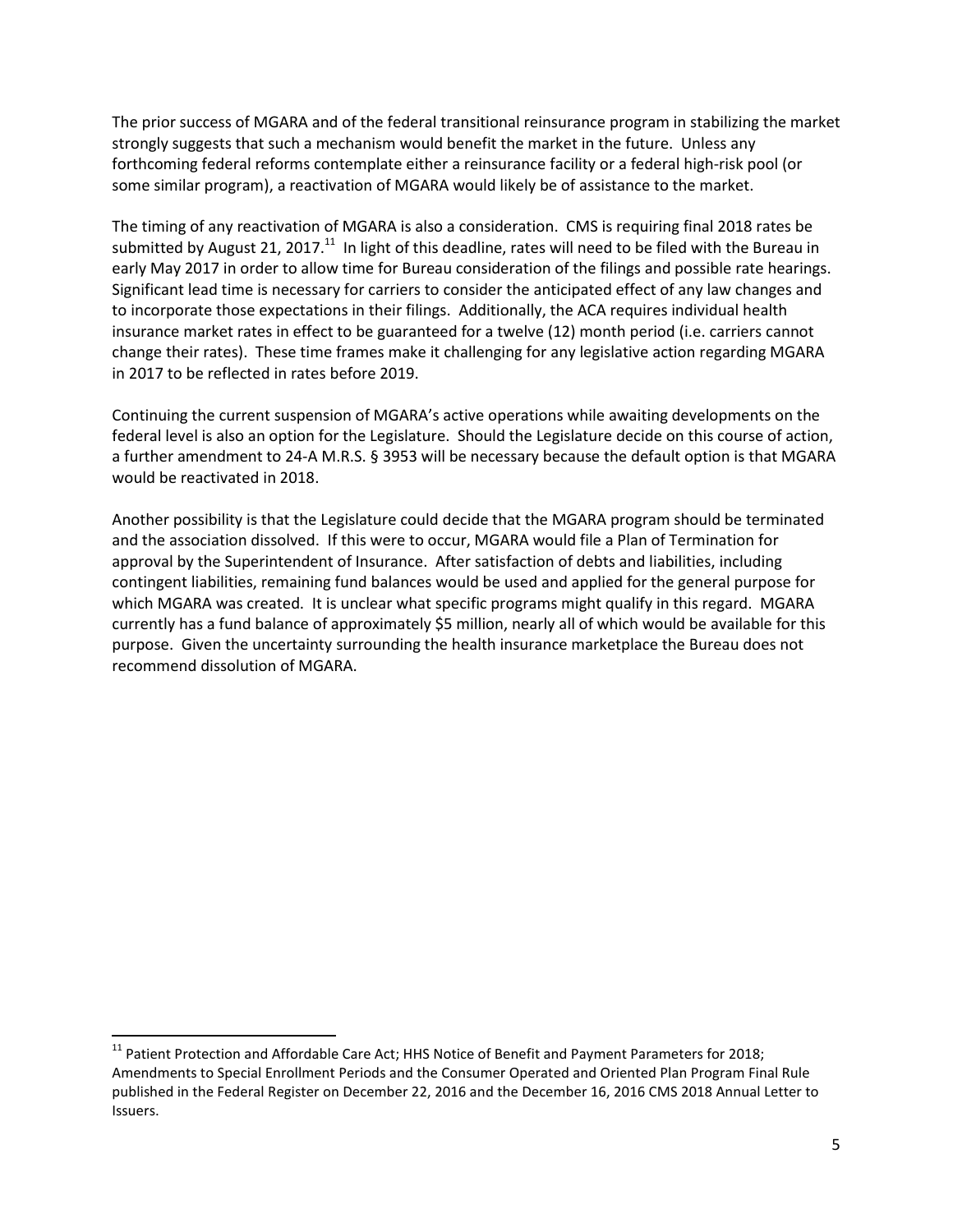### **Recommendations as to Statutory Changes**

- <span id="page-8-0"></span>As noted, MGARA is currently organized under Maine law<sup>12</sup> to operate as a "prospective" reinsurance program whereby the covered layers of reinsurance, with respect to policies issued on individuals at high risk of large claims, are ceded to MGARA.<sup>13</sup> MGARA's Board of Directors has considered using a "retrospective" reinsurance model. The Board's view, as summarized in Mr. Howard's December 1, 2016 letter (Attachment A), favors the retrospective reinsurance approach as being less complex to administer, more economically stable and likely more flexible in light of potential federal activity affecting the market. If the Legislature opts for a retrospective reinsurance approach, amendment of 24-A M.R.S. §§ 3955, 3958, 3959 and 3961 as well as MGARA's Plan of Operation will be necessary.
- Another option may be an expansion of MGARA to the small group insurance market. Maine's small group health insurance marketplace consists of those group insurance policies issued to employers with 50 or fewer employees. There has been a steady decline in the size of the small group market from a high of 118,000 insured lives in 2003 (98,756 in 2010 when the ACA was enacted) to 70,555 in 2016. Average rate increases had been 10-21% during the years prior to the ACA. Rate increases for the years 2014 through 2017 have been between 2-10% on average. However, providing subsidized reinsurance to this additional market would require additional funding to avoid reducing the effectiveness of the program to the individual health insurance market.

 $12$  24-A M.R.S. § 3958(1).

<sup>&</sup>lt;sup>13</sup> Ceded coverage is "invisible" to the policyholder. Neither policy benefits nor premiums are affected by the cession of coverage and all benefits payable to the policyholder or health care providers are paid by the issuing carrier. Policyholders have no contractual privity to MGARA, which simply reimburses the carrier for any claims above the attachment points.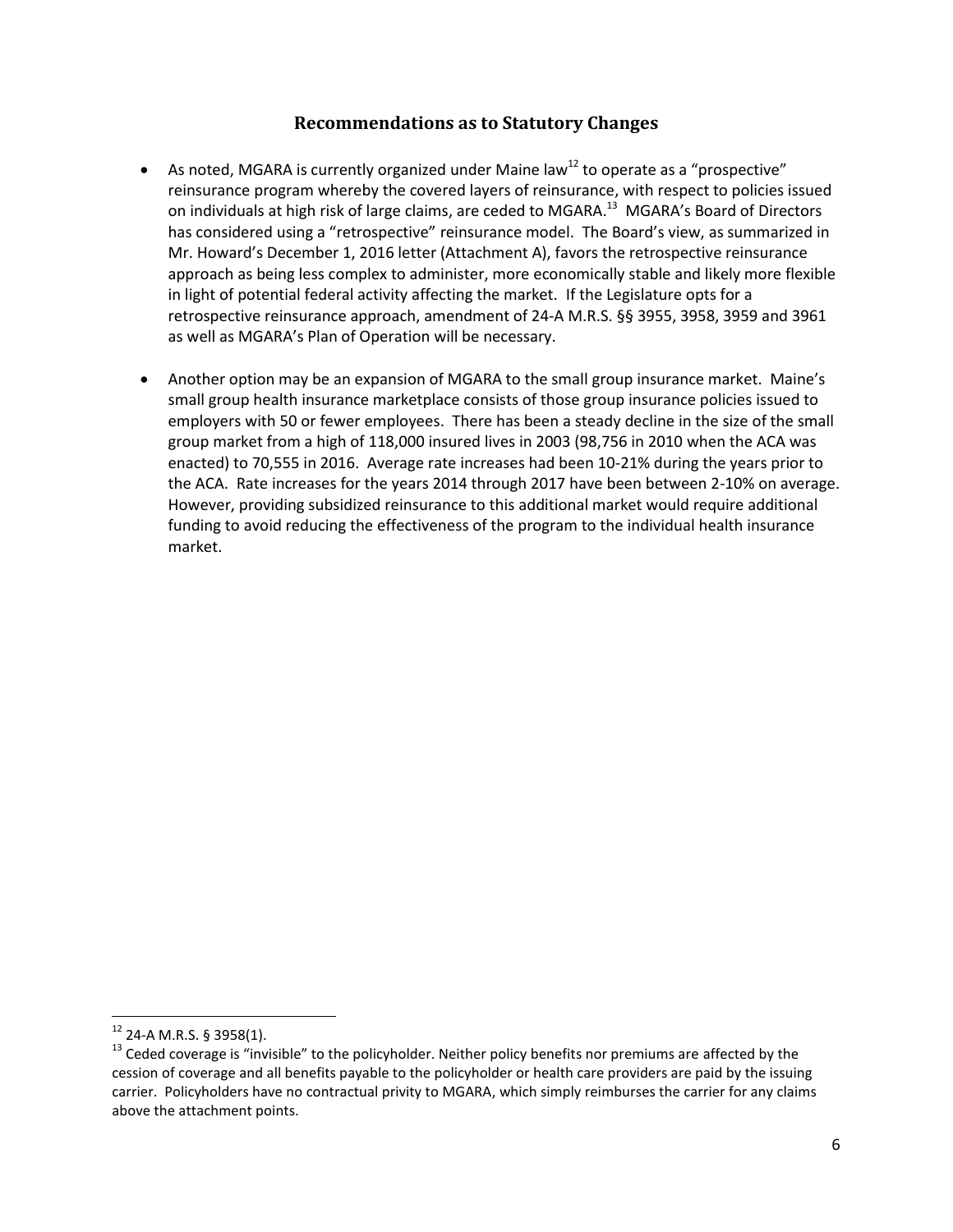### **Conclusion**

<span id="page-9-0"></span>During its 18 months of active operation in 2012 and 2013, the Maine Guaranteed Access Reinsurance Association (MGARA) was effective in limiting the increase in the cost of health insurance in Maine's individual health insurance market. There is currently substantial uncertainty regarding the health insurance environment, largely due to uncertainty as to prospective federal reform efforts. It is clear that if circumstances were to return to their pre-2010 status, in which Maine has guaranteed issue coverage, no requirement for individuals to purchase coverage, no premium or cost-sharing assistance to policyholders, and no state or federally-authorized program to provide reinsurance assistance to the market with respect to high risk individuals, a developing death spiral of the individual market could be reasonably anticipated.

While MGARA has been previously shown to effectively stabilize rates in the individual market in prior circumstances, it may be less effective under scenarios that may develop in the future.

Important issues for legislative consideration include the following:

- Should MGARA be reactivated?
- **If so, should reactivation begin in 2018 or 2019?**
- Should MGARA's reinsurance coverage operate on a prospective or retrospective basis? Should MGARA be expanded to provide reinsurance protection to the small group market? If so, is the \$4 per person per month assessment sufficient or would additional funding be required?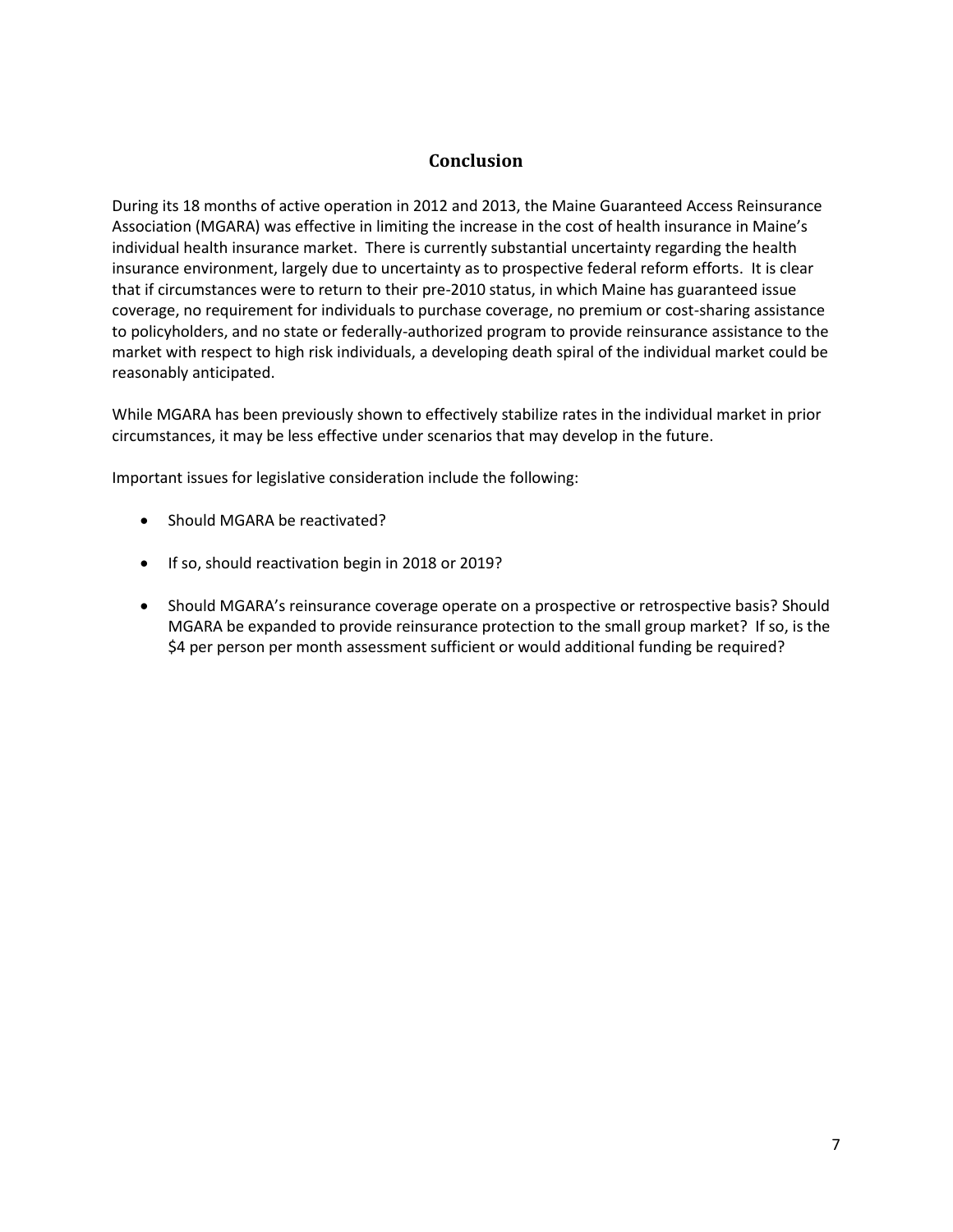# **Appendix A**

<span id="page-10-0"></span>Letter from Christopher E. Howard - Status Report Regarding Analysis of Possible Restart of Maine Guaranteed Access Reinsurance Association ("MGARA")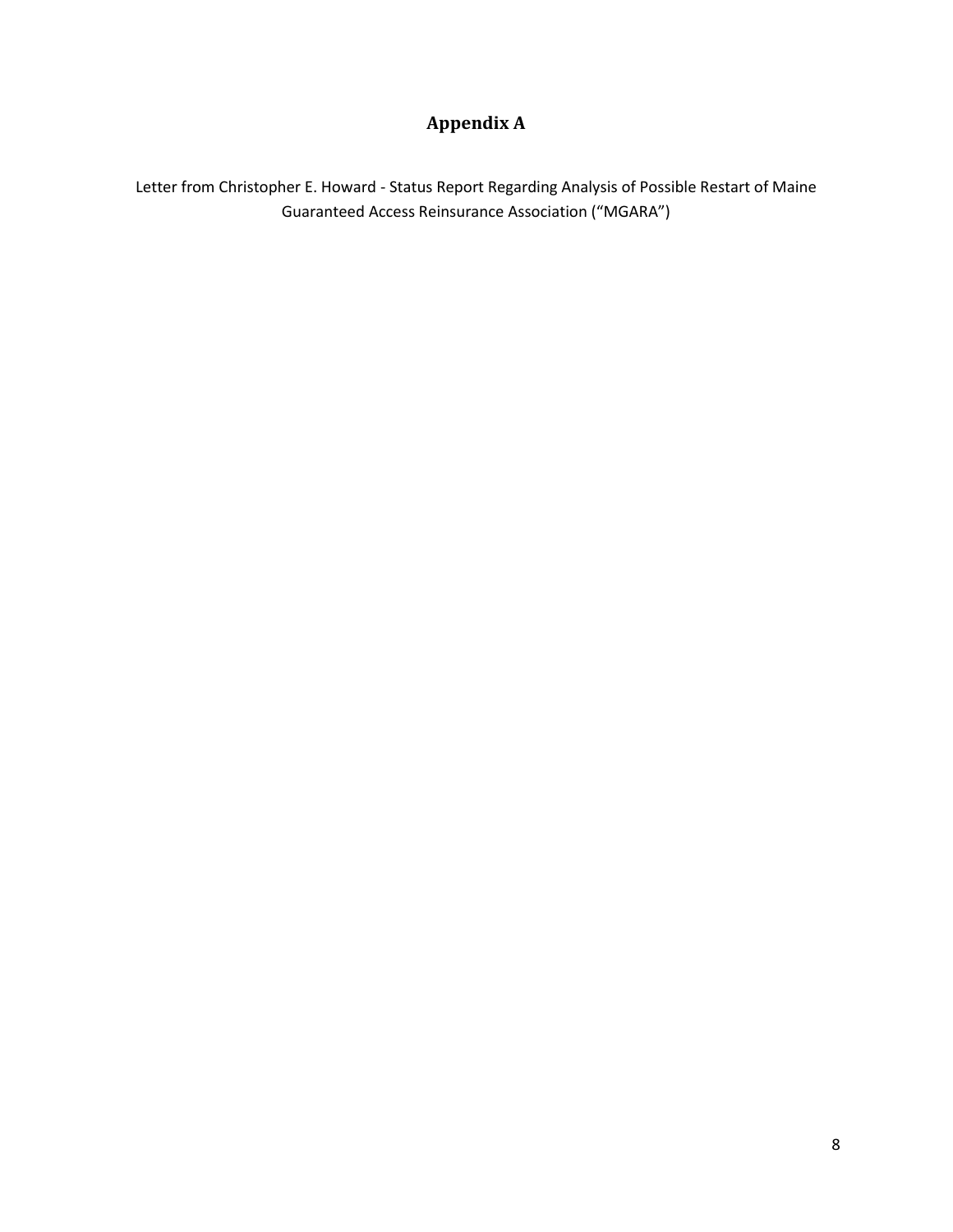#### **CHRISTOPHER E. HOWARD**

Merrill's Wharf 254 Commercial Street Portland, ME 04101

**PH** 207.791.1335 **FX** 207.791.1350 choward@pierceatwood.com pierceatwood.com

December 1, 2016

Hon. Eric Cioppa Superintendent Maine Bureau of Insurance 34 State House Station Augusta, ME 04333

#### Re: Status Report Regarding Analysis of Possible Restart of Maine Guaranteed Access Reinsurance Association ("MGARA")

Dear Superintendent Cioppa:

This letter is a follow up to our recent phone conversation regarding the report the MGARA Board has been working on with respect to an analysis of alternatives for the future of a MGARA reinsurance program. As we discussed, the recent events in Washington create significant uncertainty regarding the continuation of the ACA environment. Although an outright repeal of the ACA seems unlikely, based on both President-elect Trump's acknowledgement of the need for some sort of transition plan, and the early signals from Congress, it is simply unclear at this point precisely how the new administration and Congress will address the ACA, and the resulting implications for MGARA.

Although the MGARA Board is taking a wait and see position, the Board wanted to provide you with a summary of the work that has been done to date, so that you have the benefit of that analysis as you consider how to respond to developments on the national front and here in Maine.

#### **Background**

In conjunction with the adoption of Public Law Chapter 404, March 23, 2016 ("PL 404"), MGARA committed to provide a report to you regarding possible alternatives for MGARA in an effort to help inform your report to the Insurance and Financial Services Committee ("IFS") due by February 15, 2017. Section 5 of PL 404 adopted March 23, 2016 requires the following report from the Superintendent to IFS:

> Before February 15, 2017, the superintendent shall make a recommendation to the joint standing committee of the Legislature having jurisdiction over insurance and financial services matters as to whether the Maine Guaranteed Access Reinsurance Association should resume operations following its suspension pursuant to Title 24-A, section 3953, subsection 1 pursuant to a revised plan of operation or should terminate its operations and dissolve and whether any changes should be made to the statutes governing the association in connection with its continued operation or dissolution.

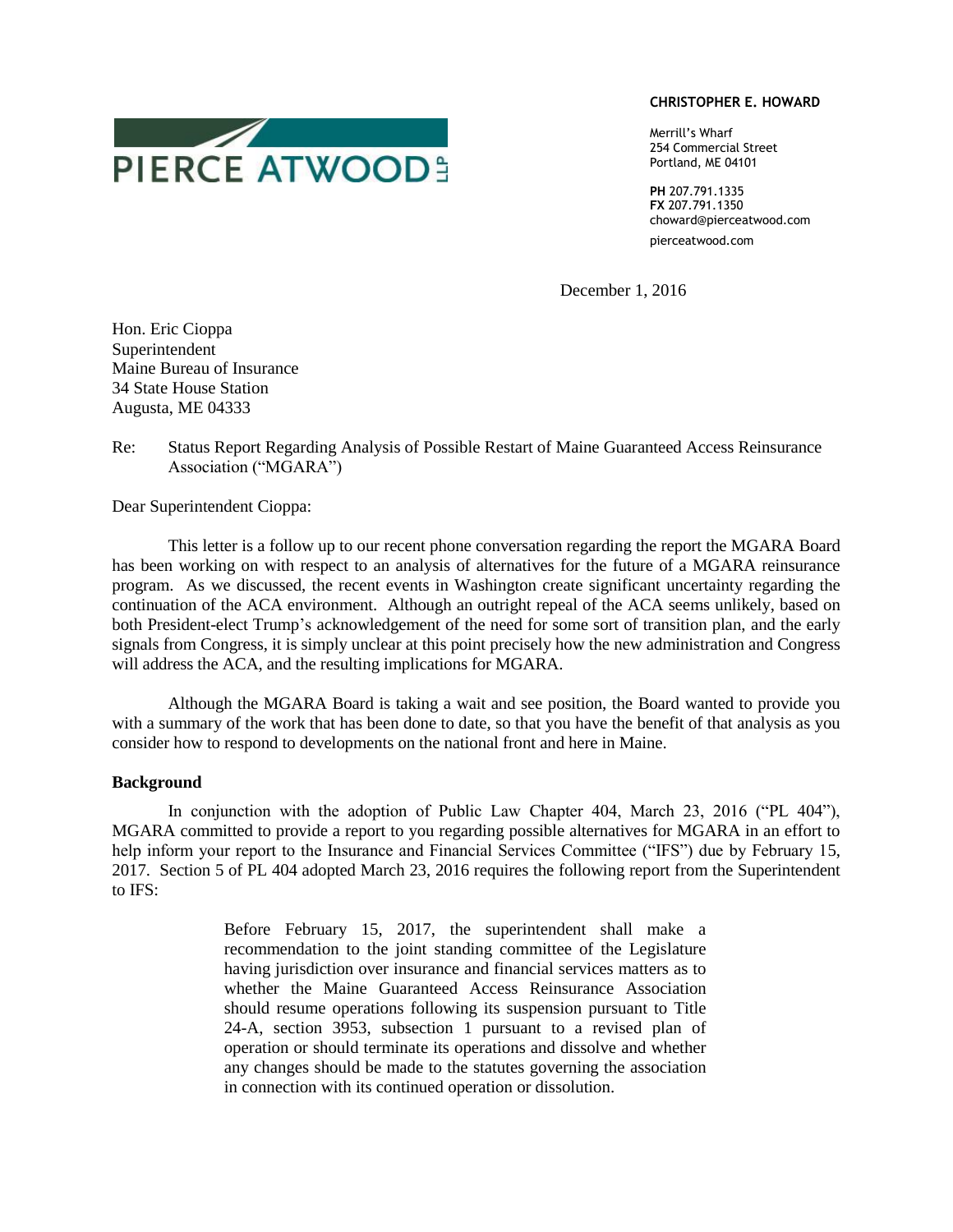In May 2011, the Legislature approved the establishment of MGARA as a private, nonprofit reinsurance program for the higher-risk segment of Maine's individual health insurance market. Establishment of MGARA was intended to reduce costs in that market by providing reinsurance for a significant portion of the coverage provided through individual health insurance policies in Maine. MGARA funded this coverage through a combination of market-wide assessments and reinsurance premiums.

Over MGARA's period of active operation (Q3/4 of 2012 and 2013), MGARA paid approximately \$66 million in claims and generated a positive fund balance of approximately \$5 million. Based on rate filings submitted by insurance carriers operating in Maine's individual market, MGARA's reinsurance program generated an approximate 20% reduction in requested rates.

The federal Patient Protection and Affordable Care Act (the "ACA"), which took effect on January 1, 2014, established a three-year federal transitional reinsurance program (the "Federal Reinsurance Program"), which, like MGARA, was funded through assessments on each state's insurance market, including Maine's. In order to avoid imposing redundant costs on the Maine market through parallel federal and state individual market reinsurance programs, consistent with recommendations from MGARA and the Superintendent, the Legislature amended Title 24-A, M.R.S. chapter 54-A ("MGARA's Enabling Legislation") to suspend MGARA's reinsurance program during the pendency of the Federal Reinsurance Program. That legislation called for reactivation of MGARA as of January 1, 2017. PL 404 extended this suspension through December 31, 2017. Absent changes to MGARA's Enabling Legislation, MGARA is required to reactivate its operations effective January 1, 2018.

The extension of MGARA's suspension resulted from the realization that the current structure of the ACA's subsidies for exchange participants in the form of premium tax credits ("PTC") creates an economic disincentive for Maine to implement any MGARA-like reinsurance program. To the extent a reactivated program has the effect of reducing premiums for many persons obtaining individual health insurance coverage on the federally-facilitated exchange in Maine (the "Exchange"), these lower premiums would in turn decrease the PTC amount to which Maine's Exchange participants are entitled, and which the federal government must pay, under the ACA. This result would represent a measurable cost-savings to the federal government, effectively funded by assessments on Maine's insurance market.

#### **Existing ACA Section 1332 Waiver -- Potential Solution to Avoid Conflict With Federal Subsidy**

Since the adoption of PL 404, a potential solution to the PTC conflict described above has been identified under the ACA as it exists today. Current Section 1332 of the ACA permits a state to apply for approval to waive specific provisions of the ACA to permit the state to operate a health insurance program that deviates from those provisions, provided that the state can demonstrate that its program will "provide coverage to a comparable number of residents of the state as would be provided coverage absent the waiver, would provide coverage that is at least as comprehensive and affordable as would be provided absent the waiver, and would not increase the Federal deficit."<sup>1</sup> Maine should be able to demonstrate that MGARA's program meets all of these criteria.

The ACA currently provides that a state that applies for and receives a waiver pursuant to Section 1332 (a "1332 Waiver") is eligible to receive "the aggregate amount of such [premium tax] credits or [costsharing] reductions that would have been paid on behalf of participants in the Exchanges … had the State not received such waiver, ... for the purposes of implementing the State plan under the waiver."<sup>2</sup>

<sup>&</sup>lt;sup>1</sup> 31 CFR Part 33, Guidance issued 12/16/2015.

 $2^{2}$  42 U.S.C. 18052(a)(3).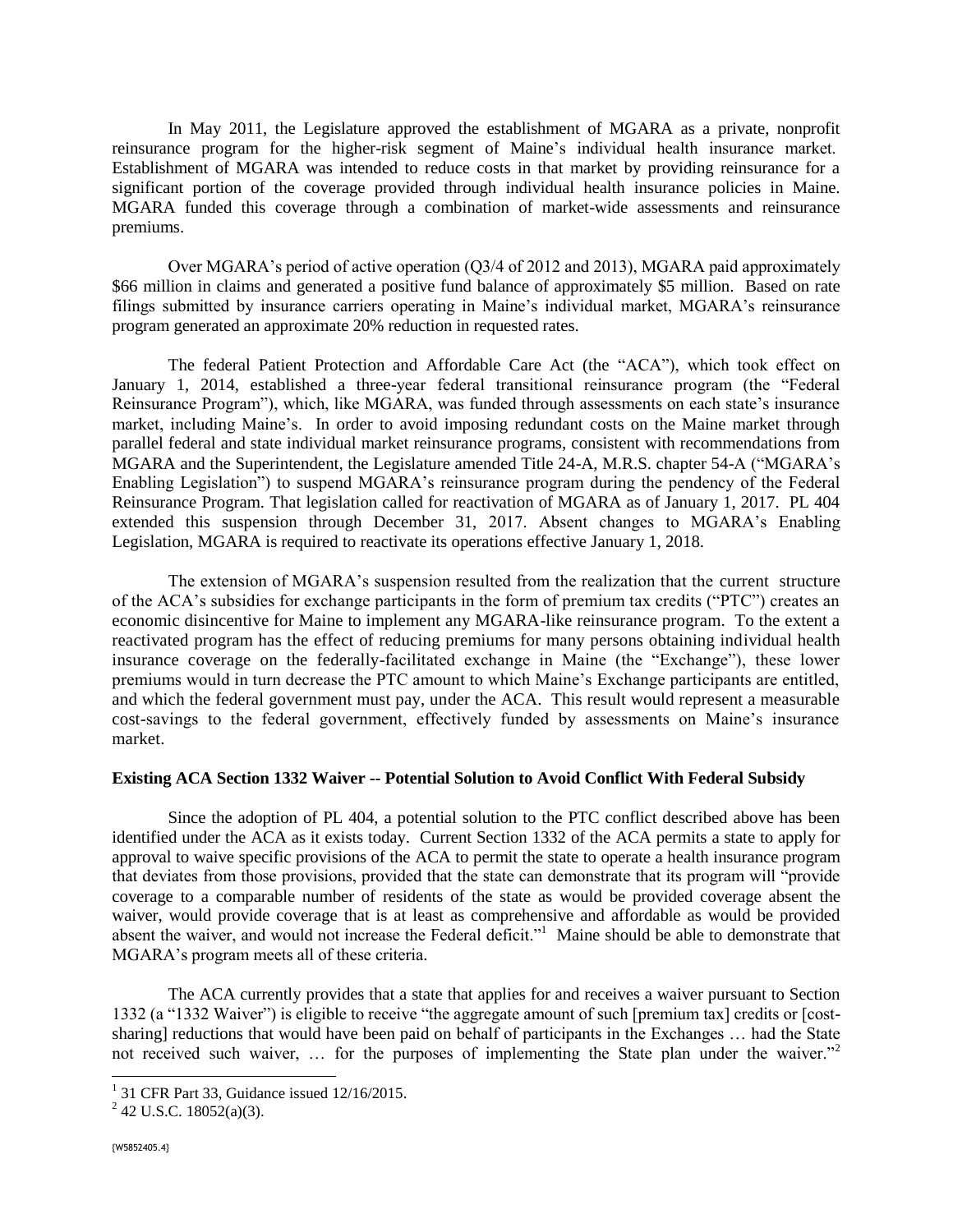Accordingly, if Maine were to apply for and obtain a 1332 Waiver, Maine would be eligible to receive pass-through funding<sup>3</sup> equal to the federal government's cost-savings resulting from MGARA's positive effect on premium rates and corresponding reduction in the amount of PTC claimed by Maine's Exchange participants.

The federal Department of Health and Human Services ("USHHS") has issued detailed requirements for a state application for a 1332 Waiver. Set forth below are the principal tenets of a potential application for a 1332 Waiver to operate MGARA while avoiding the PTC conflict:

- 1. Has the potential to allow for the operation of a MGARA-type program by confirming MGARA's eligibility for federal pass-through funding in accordance with Section 1332 of the ACA.
- 2. Federal pass-through funding would be deployed through MGARA to supplement market-wide assessment levels, thereby mitigating the cost of MGARA's reinsurance program to Maine while preserving its positive effects on Maine's individual insurance market; this has the potential to result in lower premiums being charged in the marketplace.
- 3. The 1332 Waiver application is required to provide analysis and supporting data to inform its estimate of the pass-through funding amount, including economic analyses, assumptions, and methodologies consistent with the applicable federal regulations.
- 4. Section 1332 requires that the 1332 Waiver application be accompanied by enacted state legislation authorizing the implementation of the 1332 Waiver. Legislation amending MGARA's Enabling Legislation could serve as the vehicle for this authorization.
- 5. A public notice and comment period is required.

It is important to understand the timing realities associated with this process. The process for implementing this type of solution requires both legislation and application to CMS (and its "partner agencies," most notably the U.S. Treasury). We have discussed the possibility of a Section 1332 Waiver with CMS and the U.S. Treasury, and they are very supportive of that approach; however, even without any changes to the ACA, it would have been highly unlikely that both adoption of enabling legislation and approval of any 1332 application would have been concluded in time for carriers to include any cost savings associated with a new MGARA reinsurance program in their 2018 rate filings, which are due in May 2017.

In the current environment of uncertainty, the timing on implementing this approach is even less clear. If there is rapid action at the federal level, and both subsidies and the Section 1332 waiver remain intact, then it may be possible to see legislation adopted here in Maine in the upcoming session, with a formal 1332 application to CMS filed immediately thereafter. At best, the carriers would be in a position to include the impact of the reactivated program in their May 2018 rate filing for the 2019 year. Notably, the State of Alaska is pressing ahead with their Section 1332 Waiver application, in the hope that it will remain relevant in light of whatever changes are made to the ACA. However, they already have Legislative authority for the Section 1332 application, and have appropriated the funds to run the program, so they are really just looking to recoup costs at this point. It is not clear to me that faced with today's environment the Alaska legislature/governor would choose to press ahead were the program not already authorized and funded.

 $3$  The applicable regulations use the term "pass-through funding" to refer to this return of savings to the state pursuant to Section 1332.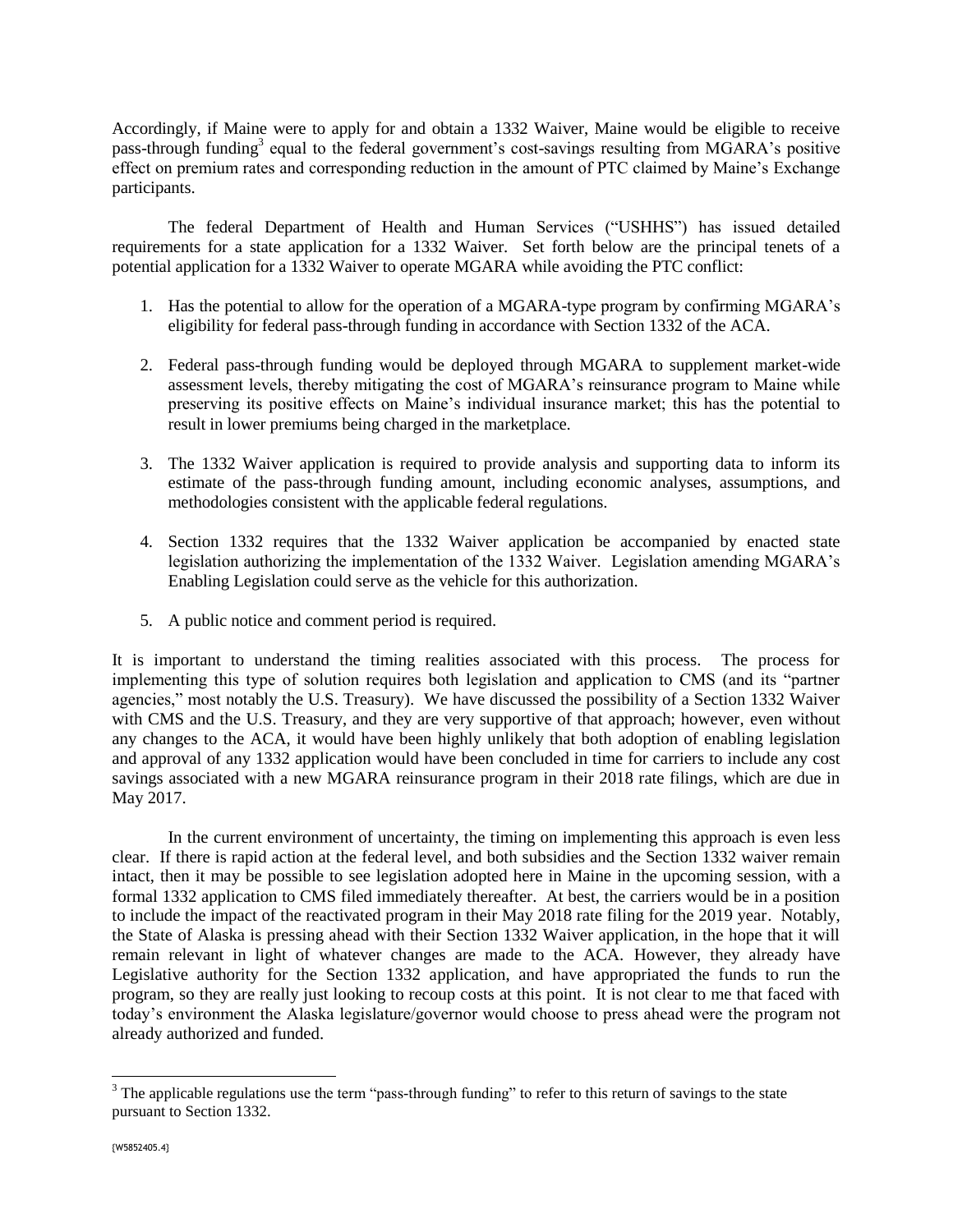Additionally, as discussed in greater detail below, whether, and to what extent, carriers will provide credit for the program is a very significant unanswered question.

#### **Dismantled ACA**

It is possible that the ACA could be totally dismantled, or dramatically altered. In that event, MGARA could be a highly relevant piece of the State's approach to maintaining affordability and stability in its individual market. MGARA originated in the pre-ACA environment. A return or partial return to that landscape could see many of the same factors at work in Maine's individual market. MGARA was designed to function in that environment and was, for its brief period of active operation, an effective program in reducing rates in the individual market. There can be little doubt that MGARA's program will need to be adjusted in response to both the dramatic changes in Maine's individual market and any changes in the ACA, but a MGARA-like reinsurance program would be highly relevant in that environment.

#### **Alternatives Analysis**

In light of the background provided above, the following are the four basic options the Board has considered pursuant to the mandate in PL 404:

- 1. Resume MGARA's operations using a prospective reinsurance approach. This model would replicate MGARA's pre-suspension reinsurance program, funded by a \$4.00 per covered person per month ("PMPM") assessment plus reinsurance premiums for ceded lives, together with federal pass-through funding received through a 1332 Waiver, if approved.
- 2. Resume MGARA's operations using a retrospective reinsurance approach. A retrospective approach would resemble the design of the Federal Reinsurance Program, with reinsurance attachment points, coinsurance amount and other thresholds to be determined based on economic and actuarial analysis. This program would be funded by the same \$4.00 PMPM assessment used in the prospective model, together with federal pass-through funding received through a 1332 Waiver.
- 3. Continue suspension of MGARA's operations pending greater market stability.
- 4. Terminate operations and dissolve MGARA.

Following is an analysis of these four alternatives.

#### Prospective Model

In a prospective model, carriers cede selected lives and receive a specified reinsurance benefit, funded in part by premiums paid on those ceded lives. Although the original MGARA prospective model was effective in rapidly reducing premium rates, the prospective model is unlikely to be as effective in the current ACA landscape, for several reasons. The prospective model is significantly more complex to design and operate – both for MGARA and for carriers – than a retrospective model. Moreover, the prospective model carries heightened solvency risk relative to a retrospective program, a differential that is exacerbated in the current ACA context due to pricing volatility and the multiplier effect of a larger individual insurance market. Each of these factors is discussed in more detail in the following sections.

1. *Complexity relative to impact.* A prospective model is significantly more complex to design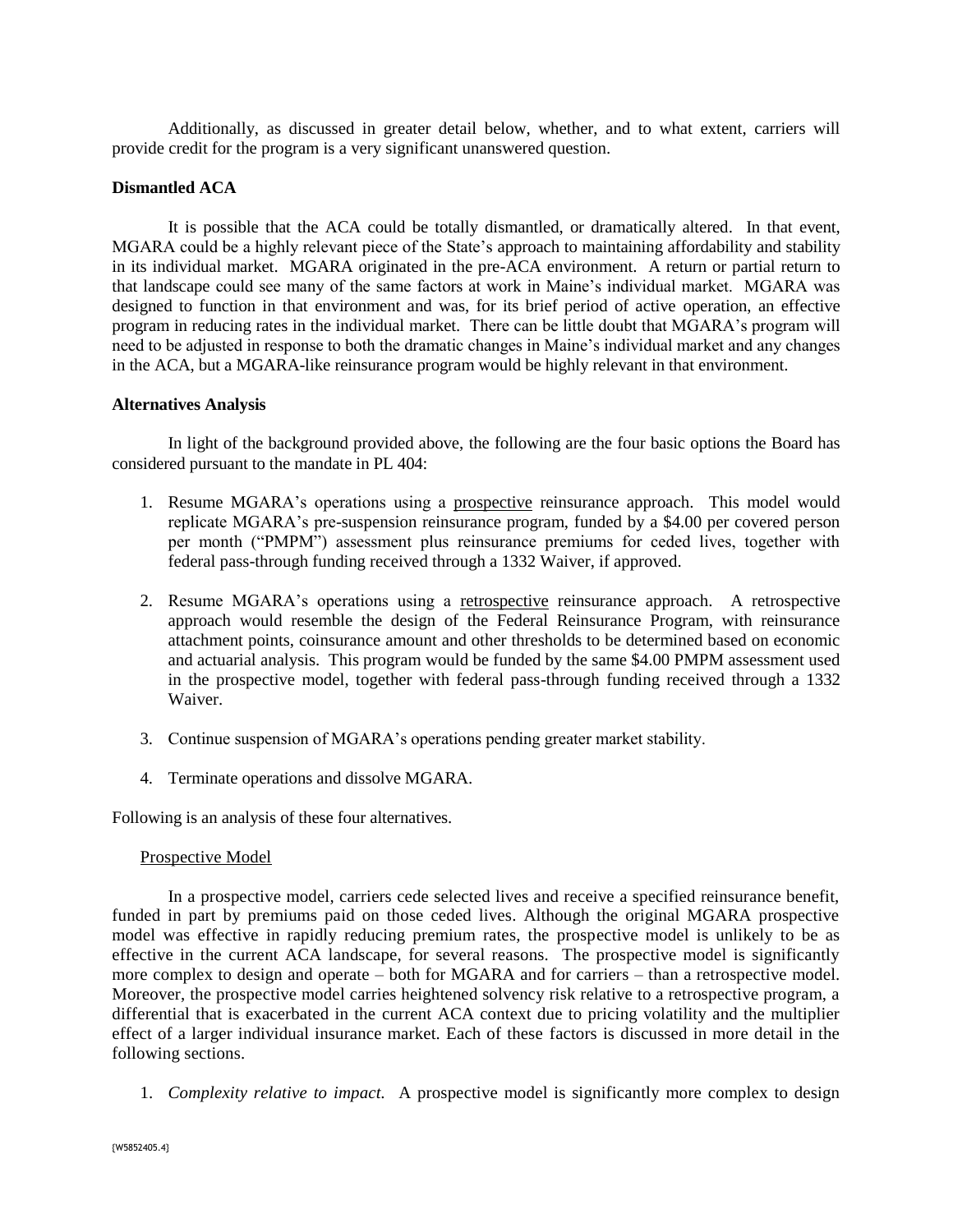and operate – both for MGARA and for carriers – than a retrospective model. While the prospective model requires both advance selection of auto-ceded conditions and significant underwriting activity by carriers, the retrospective model requires neither. MGARA's prior prospective model made ceding selections a part of the carriers' standard underwriting process, while underwriting was eliminated with the ACA.

This differential in complexity in itself is evidently a persuasive factor for some carrier members as it would essentially require them to re-start the underwriting operations that have now been eliminated.

Although there may be positive effects associated with the prospective model, those differences in result are difficult to quantify, and leave a key question for the Board  $-$  if we can achieve similar results with a less complex model, why pursue the more complex model?

- 2. *Insolvency risk.* MGARA's existing prospective model is associated with greater solvency risk than a retrospective program, a differential that is exacerbated in the post-ACA context. This differential derives from several sources:
	- *Reinsurance cap*: MGARA's prospective program, as currently designed pursuant to statute, pays 90% of claims between \$7,500 and \$32,500 and 100% of claims above \$32,500. In contrast, in 2016 the retrospective Federal Program pays a portion of claims between \$90,000 and \$250,000 (and none above \$250,000), and the applicable portion varies with the available reinsurance pool. The Federal Program's reinsurance cap and coinsurance adjustment mechanism both limit economic uncertainty within that model.

It should be noted that a reinsurance cap and adjustable coinsurance levels could be included in a redesigned prospective program. However, this would have the effect of injecting further complexity into the prospective model while reducing the potential benefits to the individual market.

- *More significant pricing challenges*: The prospective model relies in large part on reinsurance premiums for lives ceded. The difficulty of accurately pricing reinsurance premium in Maine's larger and more volatile post-ACA individual market creates heightened insolvency risk relative to a retrospective model, which does not rely on premiums.
- *Multiplier effect*: The number of lives in Maine's individual market has nearly tripled since implementation of the ACA. In this significantly larger market, the effect of deviations between actuarial assumptions underlying a prospective plan design (e.g., selection of auto-cede conditions) and actual experience is amplified, contributing to heightened exposure for MGARA.
- 3. *Potential for Changes in New Market Protections.* The ACA ushered in new market protections. The future design of such protective mechanisms could affect the need for the breadth of coverage offered under MGARA's existing program, and a more complicated prospective program has the potential to be less nimble in responding to future changes. For example, the Centers for Medicare & Medicaid Services ("CMS") recently proposed modification of the risk adjustment formula for 2018 in an effort to partially address the loss of reinsurance through the Federal Program. Although this is only a proposal, and applies only to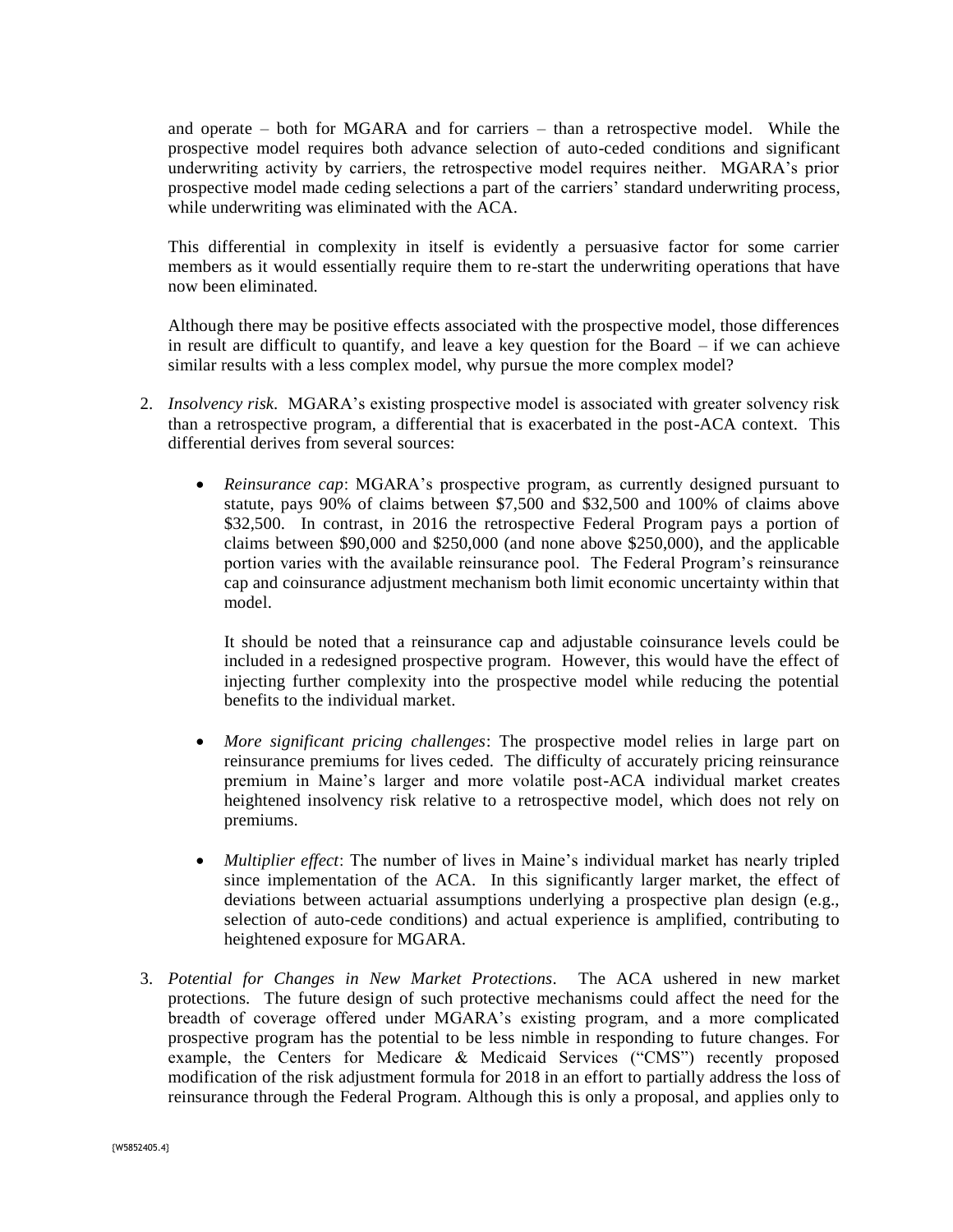catastrophic losses, it demonstrates the possibility for future changes at the federal level that may indicate certain changes in the MGARA program. Complex programs are more difficult to adjust than simpler programs.

#### Retrospective Model

In a retrospective model, reinsurance benefits are determined at the end of each year based on actual claims experience of all lives covered by the individual market. This model could essentially mimic the Federal Reinsurance Program, with specific attachment points, coinsurance amount and other thresholds to be determined based on economic and actuarial analysis. Reinsurance benefits that can be supported with the funding from the assessments plus Pass Through Payments can take a variety of forms, ranging from relatively low attachment points (e.g. \$75,000) with relatively low coverage caps (e.g. \$250,000), to more catastrophic reinsurance, such as an attachment point of \$250,000 and a coverage cap of several million dollars.

As noted above, a 1332 Waiver could potentially facilitate reimplementation of MGARA's program on an economically feasible basis. At MGARA's request, the Milliman, Inc. actuarial firm prepared a preliminary analysis estimating the revenues that would be returned to MGARA in the form of Section 1332 pass-through funding ("Pass Through Payments"). These revenues are determined based upon the federal government's cost-savings resulting from MGARA's positive effect on premium rates and corresponding reduction in the amount that CMS would otherwise need to pay. The results of this analysis are summarized below; however, it is important to understand that these results are based on a set of assumptions regarding the structure and operation of the ACA, the Section 1332 Waiver, the carriers' response to the reactivation of the MGARA program and the Maine market that may not be reflective of actual experience as the program is implemented.

- 1. The value of the \$4 assessment base, net of expenses, is nearly \$26 million annually. Assuming that individual marketplace carriers reduce their premiums by the full value of the assessments, less the \$4 that they need to pay for their share of the assessment, 2018 premiums could decrease by \$22.32 PMPM, which is roughly 4.4% of the average estimated 2018 individual marketplace premium of \$504 PMPM.
- 2. If 100% of the amount of anticipated Pass Through Payments are also reflected in the 2018 individual rates, premiums could be reduced by \$45.55 PMPM, or about 9.0% of the average 2018 premium. This is the combined effect of the \$4 assessment plus the Pass Through Payments that represent 100% of the premium reduction on the 51% of the individual marketplace for which CMS has received the benefit of the premium reduction.
- 3. There is likely to be some inefficiencies in the operations of MGARA and the Section 1332 Waiver such that less than 100% of the maximum premium reductions will be realized. By "inefficiencies", we mean that carriers may not price to the maximum premium reduction, CMS may not pay 100% of the PTC savings back to MGARA, there may be additional operational costs that MGARA needs to absorb to cover the administration of the waiver program and there are many "unknowns" that could adversely impact the results of operation (i.e. economic efficiency) of this type of program. For example, there are questions concerning the extent to which CMS will be able to uphold any such commitment to Pass Through Payments on a timely basis, as well as the mechanism for making those payments. Although this could be clarified to some degree through the Section 1332 waiver application process, as of this date, these remain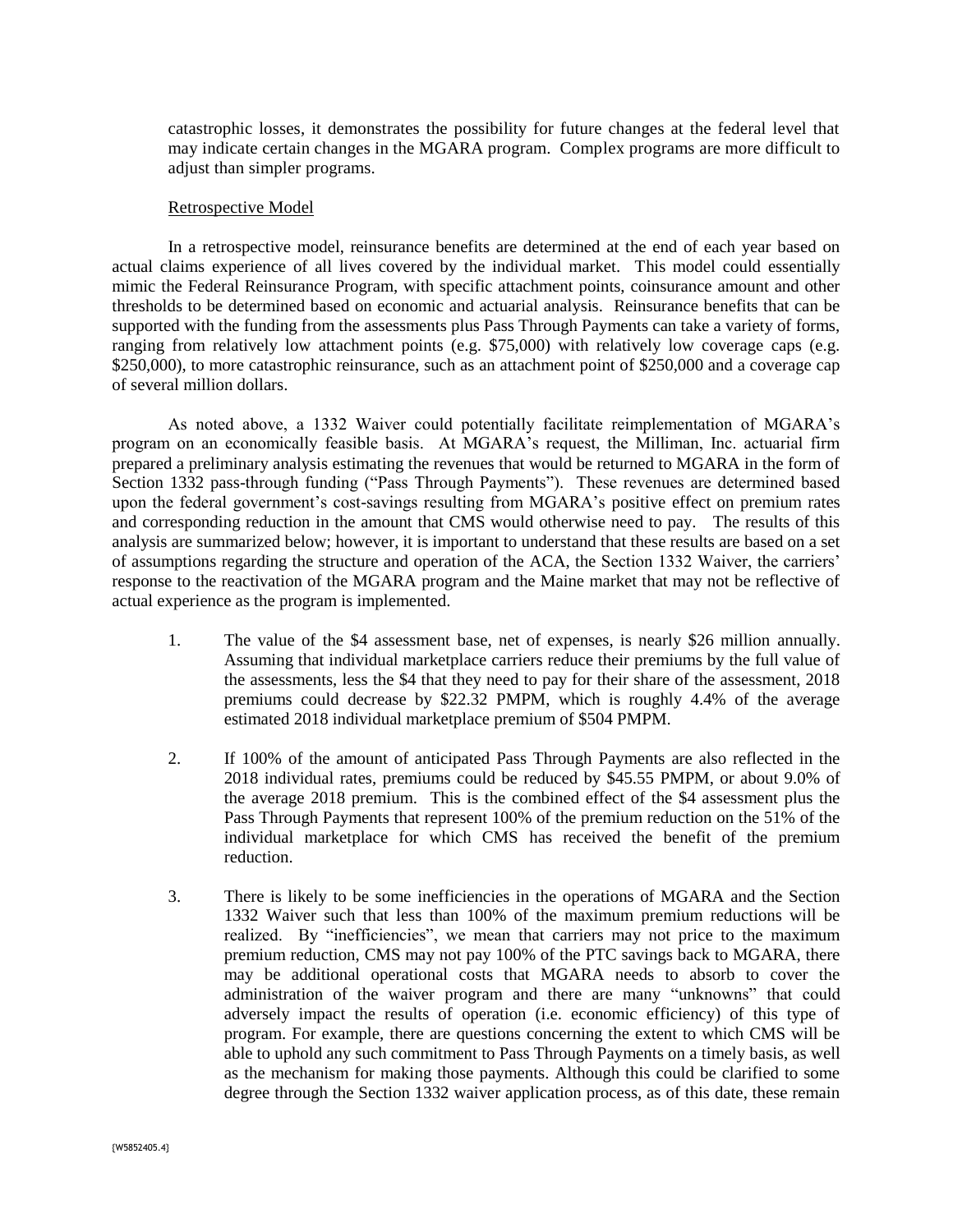significant open questions.

- 4. Reinsurance arrangements (i.e. attachment point, coinsurance, maximum limit) can be structured in various ways, including relatively low attachment points and maximum limits such that the recoveries would cover a large number of claimants, to high attachment points and maximum limits that provide reinsurance protection against the relatively few, high amount claims that are likely to emerge in the individual marketplace.
- 5. Introduction of a program similar to the federal transitional reinsurance will have less of an effect on the individual marketplace rates than the federal program. This occurs because the portion of the total assessed lives in Maine that arise from the individual insurance marketplace is nearly twice that of the overall nationwide values. For illustration, a \$4.00 PMPM assessment across the entire Maine insurance marketplace generates a subsidy of about \$26 PMPM for the individual marketplace; the same \$4.00 assessment nationwide would generate a subsidy of nearly \$52 PMPM for the individual marketplace.

#### Continued Suspension

Given the current high levels of both market volatility and political and economic uncertainty, it may be advisable to continue MGARA's current suspension for an additional year in anticipation that a reinstatement determination (and associated economic and actuarial projections) can be made in a more stable environment.

Continued suspension would require passage of legislation amending Section 3953, which, as noted above, currently contemplates resumption of operations on January 1, 2018. During any period of suspension, MGARA would continue to incur and pay certain basic administrative costs associated with maintaining minimum administrative functions.

#### Termination and Dissolution

Permanent termination of MGARA's program and dissolution of MGARA would require compliance with the Maine Non-Profit Corporation Act and MGARA's Plan of Operation. MGARA's Plan of Operation currently provides that, upon termination, MGARA will file a Plan of Termination for approval by the Superintendent and any funds or assets held by MGARA will be applied and distributed in the following order of priority (i) payment of any remaining debts and/or liabilities, (ii) establishing reserves for any contingent liabilities, and (iii) transfer to a trust, non-profit corporation or other fund established pursuant to the termination plan to be used and applied for the general purposes for which MGARA was originally organized. MGARA currently maintains approximately \$5 million in fund balance, substantially all of which would be available for such transfer.

#### **Additional Considerations**

1. Under the existing ACA, in evaluating the benefits generated by reactivation of MGARA, it is important to understand that the direct beneficiaries of the program (whether prospective or retrospective) will be individuals with household income approaching 300% of the federal poverty level ("FPL") because premiums for that group are not afforded the same buffering under the ACA's PTC structure due to their income level. The majority of Exchange participants (i.e., those between 100% and 300% FPL) will, by and large, not be affected by increase or decrease in premium due to the